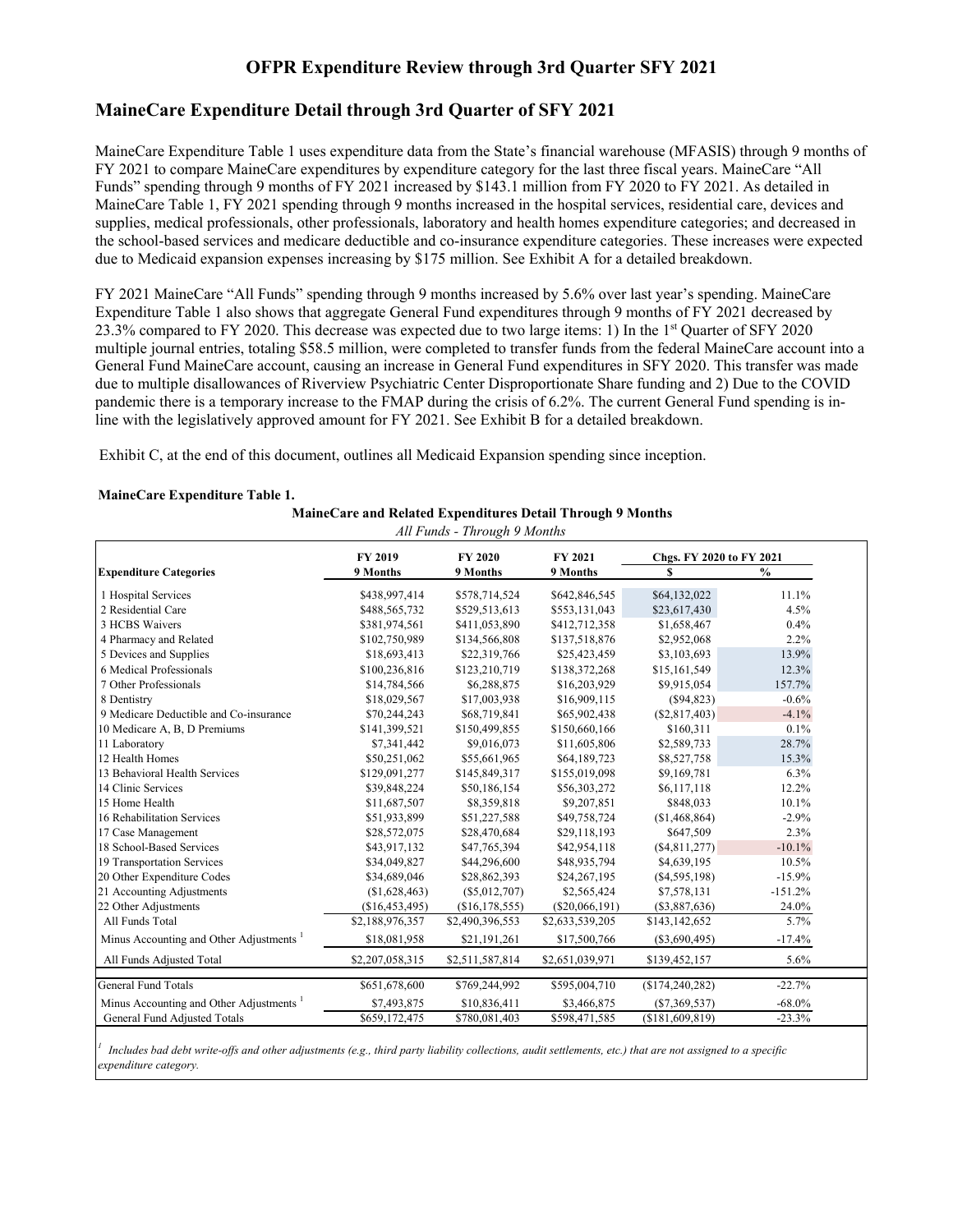# **Exhibit A**

## **Outline of All Funds Expenditure Increases through 3rd Quarter of SFY 2021**

## **Medicaid Expansion Impact - By Funds**

*Through the 3rd Quarter of SFY 2021*

| <b>Expenditure Categories</b>          | <b>SFY 2020</b>   |     | <b>SFY 2021</b> |    | <b>Difference</b> |
|----------------------------------------|-------------------|-----|-----------------|----|-------------------|
| 1 Hospital Services                    | \$<br>98,514,989  | \$  | 224,120,698     | \$ | 125,605,709       |
| 2 Residential Care                     | \$<br>5,664,823   | S   | 9,540,146       | \$ | 3,875,324         |
| 3 HCBS Waivers                         | \$<br>1,577,642   | S   | 2,712,824       | S  | 1,135,182         |
| 4 Pharmacy and Related                 | \$<br>48,670,114  | S   | 52,068,007      | \$ | 3,397,894         |
| 5 Devices and Supplies                 | \$<br>2,639,353   | \$  | 4,479,037       | \$ | 1,839,684         |
| 6 Medical Professionals                | \$<br>22,768,795  | \$  | 37,153,589      | S  | 14,384,794        |
| 7 Other Professionals                  | \$<br>995,097     | S   | 1,572,840       | S  | 577,743           |
| 8 Dentistry                            | \$<br>1,343,383   | S   | 2,064,921       | \$ | 721,538           |
| 9 Medicare Deductible and Co-insurance | \$<br>118,893     | \$  | 232,951         | \$ | 114,058           |
| 11 Laboratory                          | \$<br>3,580,424   | S   | 4,919,533       | \$ | 1,339,109         |
| 12 Health Homes                        | \$<br>3,947,147   | \$. | 9,893,667       | \$ | 5,946,520         |
| 13 Behavioral Health Services          | \$<br>13,575,153  | S   | 20,705,758      | \$ | 7,130,604         |
| 14 Clinic Services                     | \$<br>11,812,544  | \$  | 16,624,454      | \$ | 4,811,911         |
| 15 Home Health                         | \$<br>917,303     | S   | 1,269,923       | \$ | 352,619           |
| 16 Rehabilitation Services             | \$<br>425,094     | S   | 1,028,704       | \$ | 603,610           |
| 17 Case Management                     | \$<br>829,817     | S   | 1,144,004       | \$ | 314,186           |
| 18 School Based Services               | \$<br>42,184      | S   | 29,713          | \$ | (12, 471)         |
| 19 Transportation Services             | \$<br>10,418,180  | S   | 13,791,545      | \$ | 3,373,365         |
| 20 Other Expenditure Codes             | \$<br>10,888      | \$  | 12,847          | \$ | 1,960             |
| <b>Medicaid Expansion Total</b>        | \$<br>227,851,821 | \$  | 403,365,160     | \$ | 175,513,339       |

**Total of all Differences \$ 175,513,339**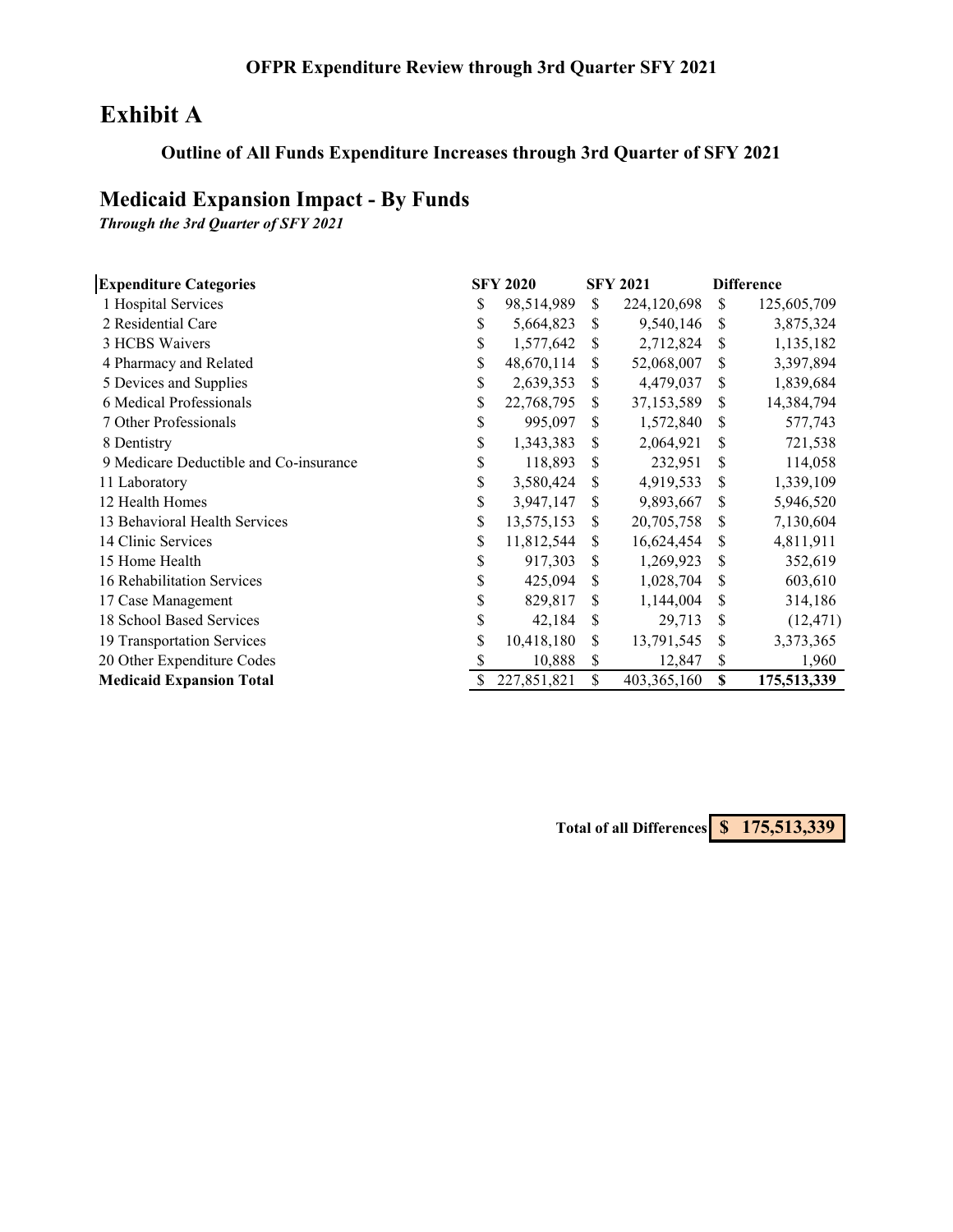### **OFPR Expenditure Review through 3rd Quarter SFY 2021**

## **Exhibit B**

#### **Outline of General Funds Expenditure Overall Decrease through 3rd Quarter of SFY 2021**

#### **Medicaid Expansion Impact - By Funds**

*Through the 3rd Quarter of SFY 2021*

| <b>Expenditure Categories</b>          | <b>SFY 2020</b> |            |     | <b>SFY 2021</b> | <b>Difference</b> |            |  |
|----------------------------------------|-----------------|------------|-----|-----------------|-------------------|------------|--|
| 1 Hospital Services                    | \$              | 10,348,362 | S   | 26,390,995      | S.                | 16,042,633 |  |
| 2 Residential Care                     | \$              | 479,599    | \$. | 988,713         | S                 | 509,114    |  |
| 3 HCBS Waivers                         | \$              | 1,577,642  | S   | 2,736,364       | \$.               | 1,158,722  |  |
| 4 Pharmacy and Related                 | \$              | 6,251,720  | \$. | 11,867,546      | \$.               | 5,615,826  |  |
| 5 Devices and Supplies                 | S               | 328,418    | \$. | 627,436         | S                 | 299,018    |  |
| 6 Medical Professionals                | \$              | 2,566,960  | \$. | 4,498,041       | S                 | 1,931,081  |  |
| 7 Other Professionals                  | S               | 124,829    | S.  | 198,095         | S                 | 73,266     |  |
| 8 Dentistry                            | S               | 161,827    | \$. | 271,407         | \$                | 109,579    |  |
| 9 Medicare Deductible and Co-insurance | S               | 13,916     | -S  | 32,130          | S                 | 18,214     |  |
| 11 Laboratory                          | S               | 365,168    | \$. | 600,436         | S                 | 235,268    |  |
| 12 Health Homes                        | S               | 442,746    | S   | 1,180,939       | \$.               | 738,193    |  |
| 13 Behavioral Health Services          | \$              | 1,384,872  | S   | 2,450,415       | S                 | 1,065,543  |  |
| 14 Clinic Services                     | \$              | 1,239,178  | \$. | 2,020,516       | S                 | 781,338    |  |
| 15 Home Health                         | \$              | 85,539     | S   | 136,687         | S                 | 51,147     |  |
| 16 Rehabilitation Services             | \$              | 45,885     | S.  | 120,400         | \$.               | 74,515     |  |
| 17 Case Management                     | \$              | 76,853     | S   | 120,729         | \$                | 43,877     |  |
| 18 School Based Services               | S               | 3,200      | S   | 2,971           | S                 | (229)      |  |
| 19 Transportation Services             | \$              | 1,184,607  | \$  | 1,783,606       | S                 | 598,999    |  |
| 20 Other Expenditure Codes             |                 | 896        | \$  | 1,294           | \$                | 398        |  |
| <b>Medicaid Expansion Total</b>        | S               | 26,682,217 | \$  | 56,028,721      | S                 | 29,346,504 |  |

*Estimated Expenditure decrease due to COVID FMAP Increase of 6.2%*

*One-time DSH Journal in 1st Quarter of SFY 2020.*

**Total of all Differences \$ (151,368,223)**

\$ (122,213,537.66)

(\$58,501,189)